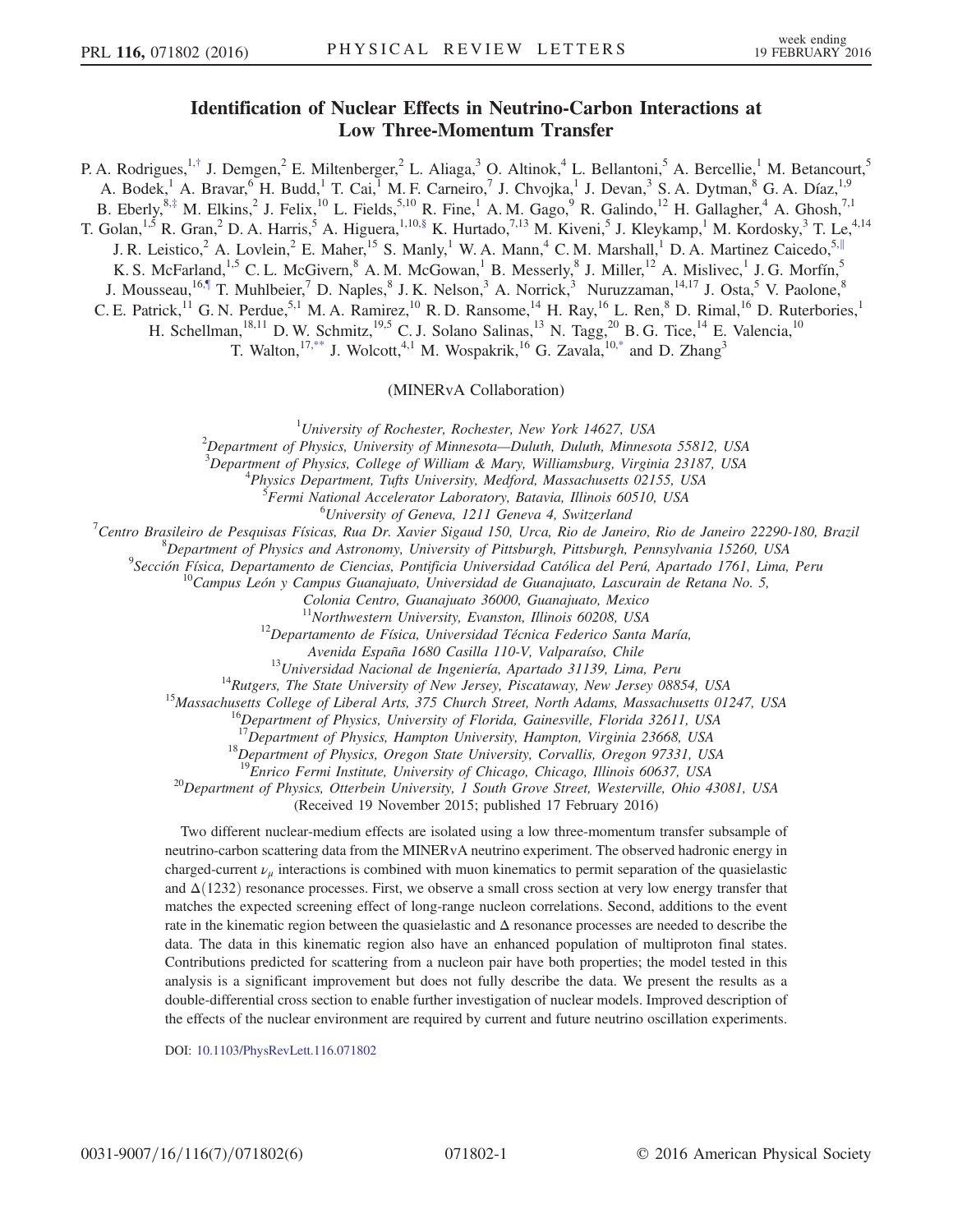The environment of the nucleus modifies neutrinoscattering cross sections, compared to those for hydrogen and deuterium targets. Fermi-gas models [\[1\]](#page-5-5) are still widely used by neutrino experiments to describe the nuclear environment, but incorporate only simple properties such as Fermi motion and Pauli blocking. Such models are unable to precisely describe high-statistics data for neutrino scattering from oxygen [\[2\],](#page-5-6) carbon [3–[8\],](#page-5-7) and iron [\[9\]](#page-5-8), especially for processes at low three-momentum transfer such as quasielastic (QE) and  $\Delta(1232)$  resonance production. The prevailing interpretation of these discrepancies is that more detailed nuclear models are required [10–[12\].](#page-5-9) Uncertainties in nuclear modeling also impede investigation into fundamental quantities like the nucleon axial form factor.

The measurement of neutrino oscillation parameters by current and future accelerator-based experiments [\[13](#page-5-10)–17] requires accurate prediction of the neutrino energy spectrum. Poorly modeled nuclear effects for the QE and  $\Delta$ processes, or absence of an entire process such as interactions with correlated nucleon pairs, are major barriers [\[18](#page-5-11)–23] for these experiments. The consequences are acute when the lepton kinematics or hadron final-state content bias neutrino energy reconstruction or might affect neutrinos and antineutrinos differently. The data presented in this Letter reveal the magnitude of multinucleon effects that must be accounted for in oscillation parameter measurements.

We present the first analysis of neutrino-scattering data to isolate the kinematic region between the QE and  $\Delta$ resonance processes. We use the measured hadronic energy to determine the full kinematics of an inclusive sample of interactions. These data from the MINERvA experiment exhibit a process with multiple protons in the final state, such as those predicted by scattering from two particles leaving two holes  $(2p2h)$ , with energy transfer between the QE and  $\Delta$  reactions [\[24,25\]](#page-5-12). Also, the cross section at low energy transfer is small, consistent with the effects of long range nucleon-nucleon correlations, such as those computed using the random phase approximation (RPA) technique [\[24,26,27\]](#page-5-12). In this Letter, we first present the analysis strategy and hadronic energy estimators, then the selection of the low three-momentum sample, comparison of the data and simulated events in reconstructed quantities, and the extraction of a double-differential cross section which will enable further comparisons to interaction models. The presence of a multinucleon component is confirmed by directly counting protons near the neutrino interaction point.

A productive approach in previous investigations of nuclear effects in neutrino scattering has been to select a sample of QE events, measure the final-state charged lepton kinematics, use them to infer  $Q^2$  (the square of the fourmomentum transferred to the nucleus), then compare to models. Predicted RPA and  $2p2h$  effects overlap in  $Q^2$ , despite distinctly different energy and momentum transfers [\[28\]](#page-5-13). Without a monoenergetic neutrino beam or detailed convolution with the flux, these nuclear medium effects are difficult to distinguish using only muon kinematics.

Reconstructing both hadronic energy and muon kinematics permits an estimate of the neutrino energy  $E<sub>\nu</sub>$  plus an electron-scattering style analysis of a pair of variables which separate QE and  $\Delta$  events. This pair can be either hadronic invariant mass W and  $Q^2$ , or energy transfer  $q_0$ and the magnitude of three-momentum transfer  $q_3 = |\vec{q}|$  to the nucleus. The latter basis is used in this analysis, to avoid a model dependence inherent in producing an unfolded cross section for regions of W where the default model predicts almost no cross section.

Reconstruction of the energy transfer  $q_0$  requires modeldependent corrections for nucleon removal energy and unobserved neutrons. Additionally, the QE and  $\Delta$  processes contribute zero cross section at some kinematics, which prevents unfolding to true  $q_0$ . To produce a doubledifferential cross section with little model dependence, we define the closely related observable, the hadronic energy available to produce activity in the detector  $E_{\text{avail}}$ , as the sum of proton and charged pion kinetic energy, plus neutral pion, electron, and photon total energy, and report  $d^2\sigma/dE_{\text{avail}}dq_3$ . The precision of  $E_{\text{avail}}$  depends primarily on the accurate simulation of charged particles and photons that leave the interaction point and deposit energy throughout the detector.

These data are taken from the 2010 to 2012 MINERvA exposure to the NuMI beam with  $3.33 \times 10^{20}$  protons on target. In the neutrino-mode NuMI beam, 120-GeV protons interact with a graphite target, and positively charged mesons are focused toward the MINERvA detector by a pair of magnetic horns [\[29\]](#page-5-14). The mesons decay to neutrinos in a helium-filled decay pipe, leading to a neutrino event spectrum which peaks at 3.5 GeV. The neutrino flux prediction comes from a GEANT4-based [\[30,31\]](#page-5-15) simulation of the neutrino beam line, tuned using thin-target hadron production data [32–[35\]](#page-5-16) with additional uncertainty assigned to interactions not constrained by those data.

An inclusive sample of  $\nu_{\mu}$  charged-current interactions is selected using events that originate in MINERvA's 5.3-ton active-tracker fiducial volume [\[36\],](#page-5-17) which consists of planes of triangular scintillator strips with a 3.4-cm base and 1.7-cm height which are up to 2 m long. Hydrogen, carbon, and oxygen account for 7.4%, 88%, and 3.2% of the target nuclei by weight. The planes are hexagonal and alternate between three orientations ( $0^{\circ}$  and  $\pm 60^{\circ}$ ) around the detector axis, enabling a precise reconstruction of the interaction point and muon track angle, even when hadronic activity overlaps the muon in one orientation. Muon tracks in MINERvA are matched to tracks in the MINOS near detector [\[37\],](#page-5-18) a magnetized iron spectrometer located 2 m downstream of MINERvA that measures the muon momentum and charge of the muons.

The muon energy is measured from its range if the muon stops in MINOS, otherwise by curvature in the MINOS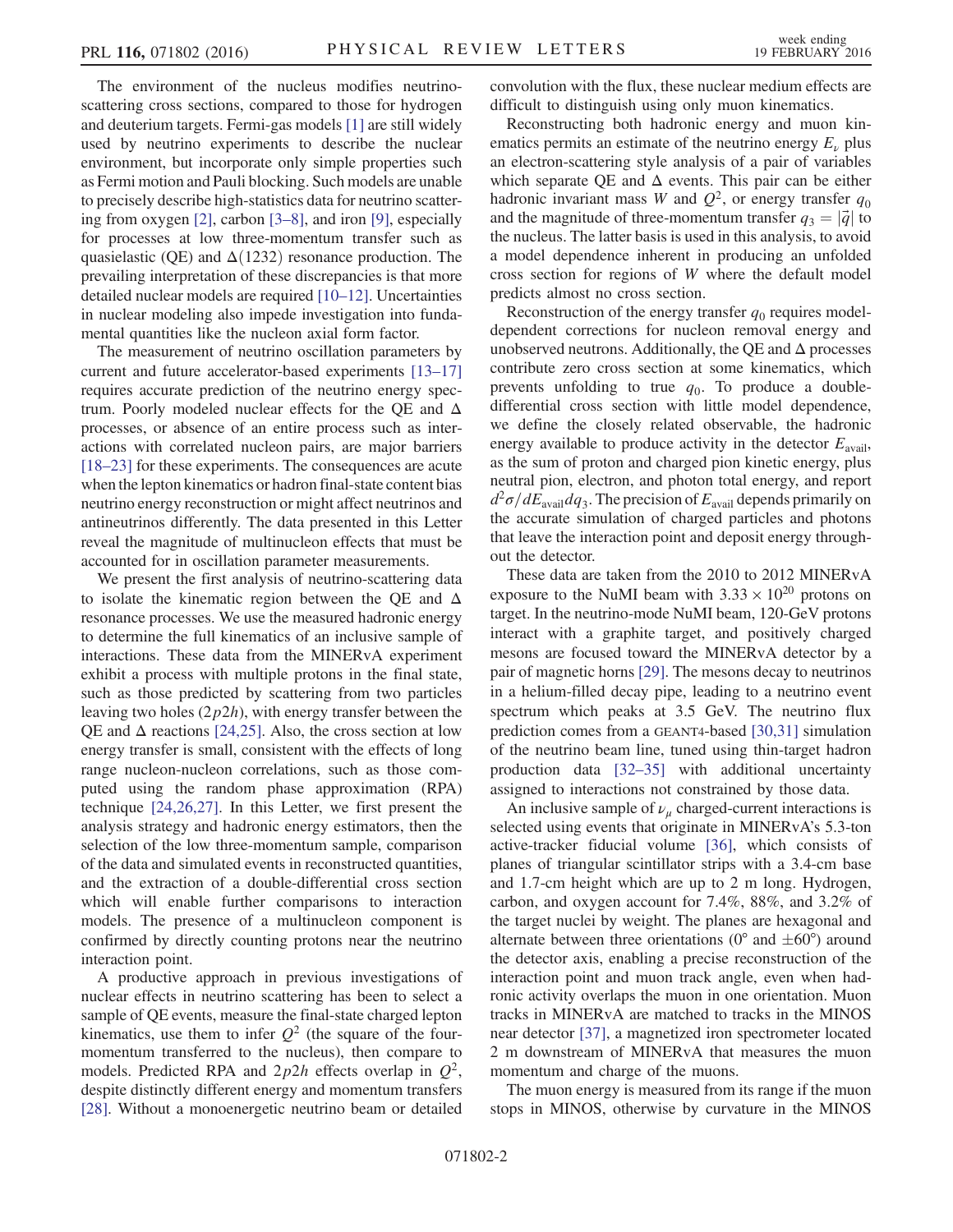magnetic field. That energy in MINOS is added to an estimate from the muon's range in MINERvA to form  $E_u$ and  $p_{\mu}$ , the muon energy and momentum. The muon angle  $\theta_{\mu}$  is measured by tracking the muon in MINERvA from the interaction point. To produce an unfolded cross section based on data in regions with good muon acceptance, we require  $\theta_{\mu}$  < 20° and  $E_{\mu}$  > 1.5 GeV for the selection and later when unfolding.

The hadronic energy is reconstructed from the summed energy in the MINERvA detector not associated with the muon. A Monte Carlo (MC) simulation, based on the GENIE neutrino interaction generator [\[38\]](#page-5-19) and a GEANT4 simulation of the detector, is used to obtain corrections of this summed energy to both  $E_{\text{avail}}$  and  $q_0$ . The latter correction depends significantly on the neutrino interaction model, especially the predicted neutron content of the final state. The rest of the kinematics are neutrino energy  $E_{\nu} = E_{\mu} + q_0$ , from which we form the square of the four-momentum transfer  $Q^2 = 2E_\nu(E_\mu - p_\mu \cos \theta_\mu) - M_\mu^2$ ,  $(M_\mu$  is the muon mass) and the three-momentum transfer  $\left(\frac{M_{\mu}}{q_3} \right)$  is the muon mass) and the three-momentum transfer<br> $q_3 = \sqrt{Q^2 + q_0^2}$ . Results are presented in slices of  $q_3$ , which includes a  $q_0$  model dependence diluted by muon energy and angle contributions. The resolution of  $q_3$  is 22%, dominated by the resolution of  $q_0$ .

The event selection is completed by requiring  $2 < E_{\nu}$ 6 GeV, an interval chosen to span the peak of the neutrino flux. A subsample is formed into six bins of  $q_3$  from 0 to 0.8 GeV for presentation of the cross section, which for brevity are combined into two ranges of  $q_3$  when showing data with reconstructed kinematics. There are 74 749 events in this data sample with average  $E_{\nu}$  of 3.9 GeV.

We estimate the reconstructed  $E_{\text{avail}}$  using just the calorimetric sum of energy (not associated with the muon) in the central tracker region and the electromagnetic calorimeter region immediately downstream of the tracker. The unrelated beam activity from data is overlaid directly onto simulated events. The outer tracking and calorimetric regions of the MINERvA detector are not included; they contain activity from neutrons and photons, but they capture more unrelated beam activity which biases  $E_{\text{avail}}$ . The resulting  $E_{\text{avail}}$  resolution varies from 55% to 38% for  $q_3$  from 0 to 0.8 GeV. The neutron content of the GENIE model plays a minor role via the  $E_{\text{avail}}$  resolution. Test beam constraints on calorimetry and Birks' suppression for the MINERvA scintillator are used to tune the simulation and set the uncertainty on the single-particle response [\[39\].](#page-5-20) The detector's simulated calorimetric response to protons and pions typical of the low- $q_3$  sample agrees with data from the MINERvA hadron test beam experiment.

The neutrino interaction model is from GENIE 2.8.4. The QE model uses a relativistic Fermi gas with an axial mass parameter of 0.99 GeV. The resonance production is from Rein-Sehgal [\[40\]](#page-5-21) with a GENIE-specific nonresonant background, and a transition to deep inelastic scattering from  $W > 1.7$  GeV. Events with a pion in the final state are part of this inclusive charged-current selection, and have been shown in previous MINERvA analyses [\[8,41\]](#page-5-22) to be overestimated by GENIE. We use those results to modify the prediction: the one-pion neutrino-neutron nonresonant component is reduced by 75% [\[42,43\]](#page-5-23), and the total rate of pion production with  $W < 1.8$  GeV is further reduced by 10%. Coherent pion production with  $E_\pi < 450$  MeV is also reduced by 50%. We refer to this tuned simulation as the default model in this Letter.

The distribution of reconstructed  $E_{\text{avail}}$  is shown in Fig. [1](#page-2-0) and compared to the simulation. Both halves of the  $q_3$  range show the same discrepancies: the simulation has too many QE events and too few events in the region between the QE and  $\Delta$  processes.

To study detailed effects of the nucleus, we construct additional comparisons by modifying GENIE's description of the quasielastic process with the RPA effect from the calculation of Nieves et al. [\[26\].](#page-5-24) A two-dimensional correction in  $(q_0, q_3)$  is formed from the ratio of cross sections between the model with RPA effects and the model without, and applied to the GENIE quasielastic cross section. The RPA model does include a short range correlation effect, but we do not simulate the presence of the spectator nucleon [\[44,45\]](#page-5-25) in the final state.

We also add a  $2p2h$  process for carbon and oxygen to the simulation, using the IFIC Valencia model [\[25,28\].](#page-5-26) The cross section depends on  $q_0$ ,  $q_3$ , and whether the nucleon pair involved in the initial interaction was proton-neutron or neutron-neutron. This calculation includes only the QE-like (no pion in the final state) contributions, not  $2p2h1\pi$  (with a pion). It also includes interactions with  $\Delta$  kinematics, but not higher-mass resonances.

Explicit hadron kinematics are added to the  $2p2h$  model using a strategy similar to that of Ref. [\[46\],](#page-5-27) documented in

<span id="page-2-0"></span>

FIG. 1. Reconstructed  $E_{\text{avail}}$  compared to the default simulation for two ranges of reconstructed three momentum transfer. The region between the predicted QE process (dashed line) and the  $\Delta(1232)$  resonance (dotted line) is filled in by an unmodeled process. The lowest  $E_{\text{avail}}$  data are far below the simulation. Data are shown with statistical uncertainty only, which is too small to see. The absolutely normalized simulation is shown with systematic uncertainties.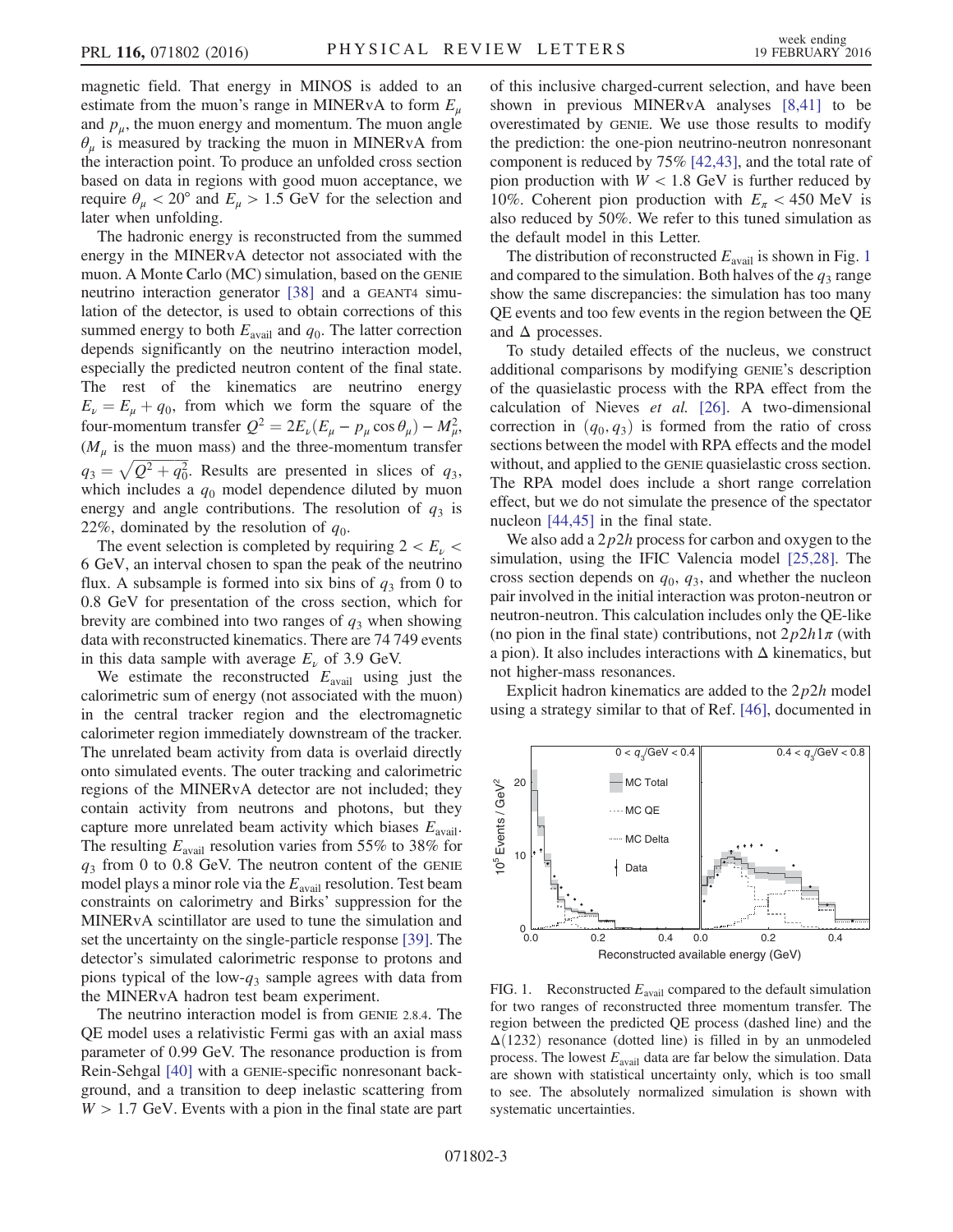detail in Ref. [\[47\]](#page-5-28). The nucleons have momenta drawn from the standard GENIE Fermi gas distribution, and are given one unit charge and the momentum and energy transfer from the lepton, less 25 MeV removal energy for each nucleon. The final momentum is distributed between the pair as in an isotropic decay in the center of momentum frame, which is a good approximation [\[48\]](#page-5-29) to a full calculation. The resulting nucleons are passed to the GENIE intranuclear rescattering model where their number, angle, and energy may change.

An unfolding procedure [\[49\]](#page-5-30) with four iterations is applied in two dimensions to translate the data from reconstructed quantities to true  $(E_{\text{avail}}, q_3)$ . The simulation is used to correct for the acceptance of the fiducial volume, the efficiency of the MINOS muon match, and the subtraction of small (3%) neutral-current and  $\mu^+$  backgrounds. Dividing by the flux and  $3.17 \times 10^{30}$  nucleon targets results in the double-differential cross section  $d^2\sigma/dE_{\text{avail}}dq_3$ , shown in Fig. [2](#page-3-0) for six ranges of  $q_3$  (tables of this cross section and the estimated flux are available in the Supplemental Material [\[50\]\)](#page-5-31).

Both the  $q_3$  and the  $E_{\text{avail}}$  estimators have mild dependence on the interaction model. The results in this Letter, especially the migration matrix used for the unfolding, are produced using the fully modified model rather than the default model. Since the fully modified model does not provide a complete description of the data, we also extract the cross section using the default model, and take the difference as a systematic uncertainty. This is the largest contributor (10%) to the systematic uncertainty for  $q_3$ below 0.4 GeV. The flux uncertainty (9%) is the next largest, followed by hadronic and muon energy scales. The

<span id="page-3-0"></span>

FIG. 2. The double-differential cross section  $d^2\sigma/dE_{\text{avail}}dq_3$  in six regions of  $q_3$  is compared to the GENIE 2.8.4 model with reduced pion production (small dot line), the same with RPA suppression (long-dashed), and then combined with a QE-like  $2p2h$  component (solid). The  $2p2h$  component is shown separately as a shaded region. GENIE predicts events with zero available energy (all neutrons in the final state); as is done here in order to compare to data, the cross section must be summed including the spike at zero to the edge of the the first bin in each  $q_3$  range to produce an average cross section.

total uncertainty ranges from 10% at high  $q_3$  and high  $E_{\text{avail}}$ , growing to 20% at the lowest  $E_{\text{avail}}$  and  $q_3$ .

The discrepancy seen in the unfolded data in Fig. [2](#page-3-0) is much smaller with these model additions. The RPA suppression has a significant effect on the lowest  $E_{\text{avail}}$ bins, and produces very good agreement. The RPA model is theoretically motivated and the lowest  $Q^2$  behavior is tuned to external data, neutron decay for the axial form factor  $F_A(Q^2 = 0)$ , and muon capture on nuclei [\[26\]](#page-5-24) for the long-range correlation effect. The  $\chi^2$  from comparing the simulation to reconstructed data, with the full covariance matrix and six bins of  $q_3$ , decreases from 896 (for 61 degrees of freedom) for the default simulation to 540 when the RPA effects are added. The simulated QElike  $2p2h$  contribution spans the horizontal axis and mitigates some of the discrepancy in the region between the QE and  $\Delta$ . The resulting  $\chi^2$  is improved further to 498, but this prediction still does not fully describe the data.

The unmodeled shape differences between the data and models shown in Fig. [1](#page-2-0) are the same (within statistical uncertainties) as samples from a higher energy range  $6 < E<sub>u</sub> < 20$  GeV selected from the same run period. Differences in the normalization of high and low energy samples are consistent with the energy-dependent uncertainties of the flux. An extreme case of zero  $2p2h$ component above 5 GeV is disfavored by more than 3 standard deviations, with the muon energy scale being the largest systematic uncertainty. This favors the hypothesis that the apparent tension between MiniBooNE [\[5\]](#page-5-32) and NOMAD [\[3\]](#page-5-7) arises from differences in selecting multiproton final states, and not from strong neutrino energy dependent nuclear effects. The lack of energy dependence is also confirmation that the low- $\nu$  method [51–[54\]](#page-5-33) may be effective in constraining the relative  $E<sub>ν</sub>$  dependence of the neutrino flux, even with unmodeled nuclear effects.

There is an independent marker for a multinucleon component; the  $2p2h$  process transfers energy and momentum to two nucleons, which will be ejected from the nucleus. This is in contrast to the OE,  $\Delta$ , and coherent pion interactions which produce a single recoiling nucleon, nucleon and pion, and only a pion, respectively, before final state interactions (FSI). The IFIC Valencia model predicts [\[28\]](#page-5-13) that proton plus neutron initial states are 50 to 80% of the total. The presence of additional protons was inferred from the energy spectrum of hadronic activity near the neutrino interaction point of QE events in an earlier MINERvA result [\[6\].](#page-5-34) Another observation of proton pairs is reported by ArgoNeuT [\[55\]](#page-5-35). Using a technique to effectively count protons, we find the data have more events with two or more observable protons in the final state, compared to the default model.

This analysis identifies protons in MINERvA directly using the Bragg peak at the end of their range in scintillator: protons are likely to deposit 20 MeV or more in the scintillator strip where they stop (which may be the strip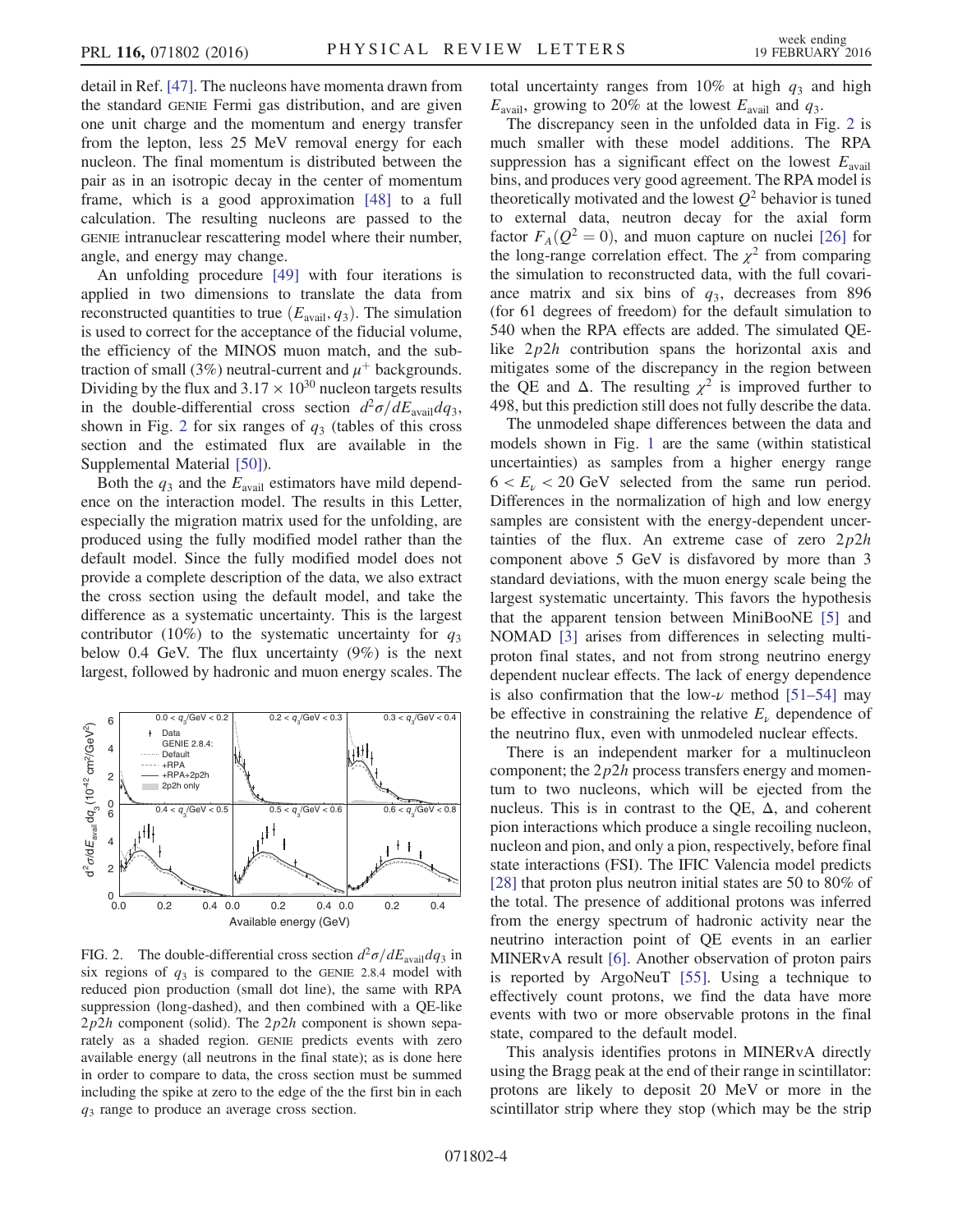where the interaction occurred). We define a search region around the neutrino interaction point  $\pm 170$  mm in the beam direction and  $\pm 83$  mm in the transverse direction. Pions and neutrons are likely to exit the search region or leave only low energy deposits. Simulated QE and Δ production events with a pion from the  $0.4 < q_3 < 0.8$ sample produce an average of 1.0 strips with activity more than 20 MeV in the interaction region. Two-nucleon events from the  $2p2h$  process or  $\Delta$  interactions that lose their pion to FSI produce an average of 1.6 and 1.5 strips with 20 MeV, respectively.

The simulation has fewer protons than the data, and the  $2p2h$  model simulated for this analysis is essential to obtain agreement. Figure [3](#page-4-2) shows the multiplicity of deposits above 20 MeVobserved in data and variations of the model, for the region between the OE and  $\Delta$  processes, specifically from  $0.08$  to  $0.16$  GeV  $(0.14$  to  $0.26$  GeV) in the left (right)  $q_3$  distributions from Fig. [1](#page-2-0). The addition of the  $2p2h$ component makes the most dramatic change. The combined  $\chi^2$  improves 15.1 to 7.5 for six degrees of freedom. More multinucleon events would further improve agreement. The model with RPA and the GENIE 2.8.4 model without reduced pion production (neither are shown) yields a  $\chi^2$  of 15.2 and 19.6, respectively.

The region at higher  $E_{\text{avail}}$ , dominated by resonances and with unsimulated  $2p2h1\pi$  interactions, shows all the same trends. In the QE region at lower  $E_{\text{avail}}$ , the agreement is most improved with the addition of the RPA suppression; sensitivity to multiple protons is reduced due to the QE background and the protons' lower energy.

The most significant systematic uncertainty for the proton counting study is from the value [\[39\]](#page-5-20) for Birks' parameter used in the detector simulation, though it plays a

<span id="page-4-2"></span>

FIG. 3. Fraction of events with zero, one, two, and three or more strips with at least 20 MeV of activity near the interaction point, The samples are from the region between QE and  $\Delta$  for two ranges of reconstructed three momentum transfer. The model with RPA and  $2p2h$  is shown with the solid line and systematic uncertainty band; the data are shown with statistical uncertainties. The ratios are taken with respect to the default model, shown as a dotted line. RPA suppression negligibly modifies the default model for this quantity and is not shown.

minor role in Fig. [2.](#page-3-0) Uncertainties from the FSI model, especially pion absorption, change the multinucleon content and are also significant, but the  $1\sigma$  uncertainty produces effects that are a factor of three smaller than this model for  $2p2h$  reactions. The shape of the pion energy spectrum reported in Ref. [\[8\]](#page-5-22) is especially sensitive to the FSI model and is adequately described with GENIE and its FSI uncertainties.

The significantly improved agreement, even using a single  $2p2h$  model with a simplified hadronic system, is additional evidence that a multinucleon component is present in the data. Refinements to this  $2p2h$  model, or other models [\[24,56\]](#page-5-12) not currently available for full simulation, may predict more multiproton events or events with different kinematics, and further improve the description of the observed event rate and proton content of these samples. Augmented treatment of the  $1p1h$ , short-range correlation component, with constraints from the superscaling method [\[56,57\]](#page-5-36) or a simulated final state that includes the spectator nucleon [\[58\],](#page-5-37) may also contribute to a better simulation.

The data make clear two distinct multinucleon effects that are essential for complete modeling of neutrino interactions at low momentum transfer. The  $2p2h$  model tested in this analysis improves the description of the event rate in the region between QE and  $\Delta$  peaks, and the rate for multiproton events, but does not go far enough to fully describe the data. Oscillation experiments sensitive to energy reconstruction effects from these events must account for this event rate. The cross section presented here will lead to models with significantly improved accuracy.

We are grateful to the authors of the RPA and  $2p2h$ models for making the code for their calculations available for study and incorporation into this analysis. This work was supported by the Fermi National Accelerator Laboratory under U.S. Department of Energy Contract No. DE-AC02- 07CH11359, which included the MINERvA construction project. Construction support was also granted by the United States National Science Foundation under Grant No. PHY-0619727 and by the University of Rochester. Support for scientists for this specific publication was granted by the United States National Science Foundation under Grant No. PHY-1306944. Support for participating scientists was provided by NSF and DOE (USA) by CAPES and CNPq (Brazil), by CoNaCyT (Mexico), by CONICYT (Chile), by CONCYTEC, DGI-PUCP and IDI/IGI-UNI (Peru), and by Latin American Center for Physics (CLAF). We thank the MINOS Collaboration for use of its near detector data. Finally, we thank the staff of Fermilab for support of the beam line, the detector, and the computing infrastructure.

<span id="page-4-1"></span><span id="page-4-0"></span>[\\*](#page-0-0) Deceased. [†](#page-0-1) Corresponding author. p.rodrigues@rochester.edu